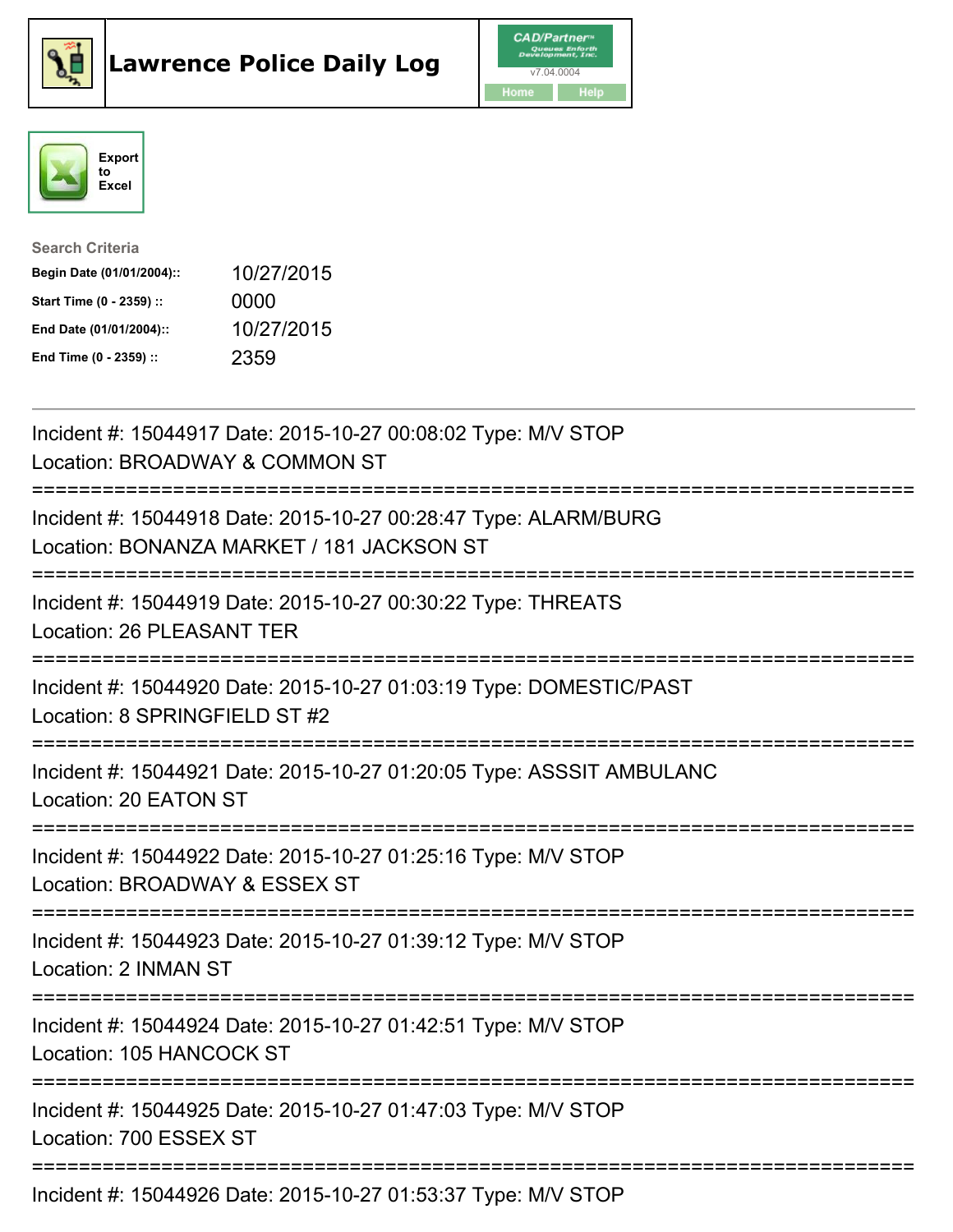| Location: BROADWAY & TREMONT ST<br>:=====================                                                                             |
|---------------------------------------------------------------------------------------------------------------------------------------|
| Incident #: 15044927 Date: 2015-10-27 02:16:26 Type: M/V STOP<br>Location: FRANKLIN ST & LOWELL ST<br>.------------------------       |
| Incident #: 15044928 Date: 2015-10-27 02:21:59 Type: M/V STOP<br>Location: BROADWAY & TREMONT ST                                      |
| Incident #: 15044929 Date: 2015-10-27 02:53:29 Type: M/V STOP<br>Location: RIVERPOINT WY & RT114                                      |
| Incident #: 15044930 Date: 2015-10-27 02:54:29 Type: M/V STOP<br>Location: LOWELL ST & WARREN ST                                      |
| Incident #: 15044931 Date: 2015-10-27 02:56:56 Type: M/V STOP<br>Location: BROADWAY & MANCHESTER ST<br>------------------------------ |
| Incident #: 15044932 Date: 2015-10-27 02:59:30 Type: EXTRA SURVEIL<br>Location: 1 RIVER POINTE WY                                     |
| Incident #: 15044933 Date: 2015-10-27 03:06:35 Type: M/V STOP<br>Location: GENERAL ST & MARSTON ST                                    |
| Incident #: 15044934 Date: 2015-10-27 03:08:19 Type: ALARMS<br>Location: HENNESSEY SCHOOL / 122 HANCOCK ST                            |
| Incident #: 15044935 Date: 2015-10-27 03:09:15 Type: M/V STOP<br>Location: BOWDOIN ST & BROOKFIELD ST                                 |
| Incident #: 15044936 Date: 2015-10-27 04:10:21 Type: ALARMS<br>Location: GATEWAY PUB / 339 MERRIMACK ST                               |
| Incident #: 15044937 Date: 2015-10-27 04:14:51 Type: LARCENY/ATTMEPT<br>Location: 5 SUTCLIFFE CT FL 1                                 |
| Incident #: 15044938 Date: 2015-10-27 04:39:11 Type: STOL/MV/PAS<br>Location: 197 EXCHANGE ST                                         |
| Incident #: 15044939 Date: 2015-10-27 05:21:22 Type: HIT & RUN M/V<br>Location: 48 MEDFORD ST                                         |
| Incident #: 15044940 Date: 2015-10-27 05:24:41 Type: TOW/ABANDONED                                                                    |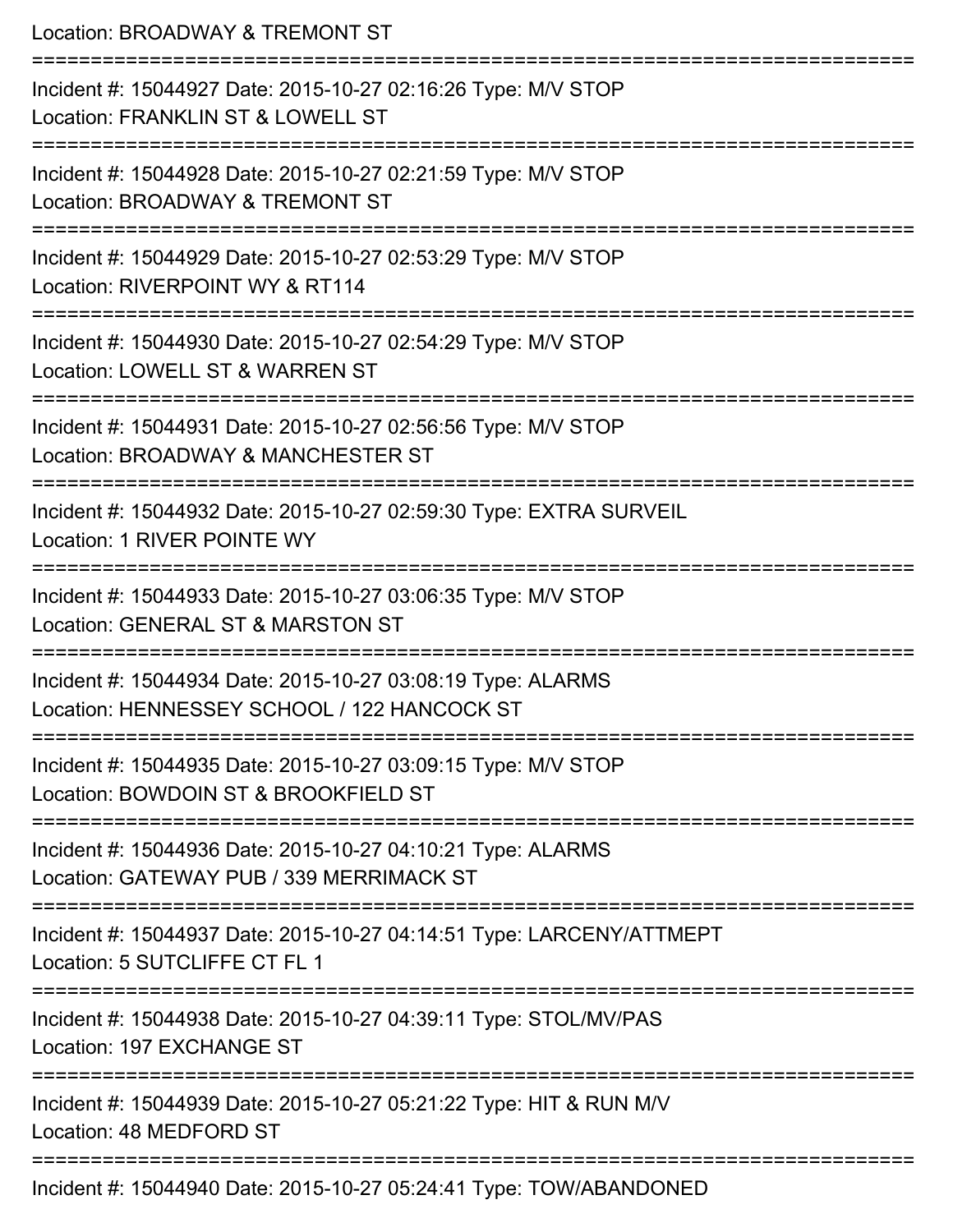| Incident #: 15044941 Date: 2015-10-27 05:46:51 Type: MAL DAMAGE<br>Location: 67 NEWTON ST                                      |
|--------------------------------------------------------------------------------------------------------------------------------|
| Incident #: 15044942 Date: 2015-10-27 05:47:26 Type: M/V STOP<br>Location: HANCOCK ST & MASON ST                               |
| Incident #: 15044943 Date: 2015-10-27 05:55:33 Type: ALARMS<br><b>Location: 280 MERRIMACK ST</b>                               |
| Incident #: 15044944 Date: 2015-10-27 06:13:38 Type: LARCENY/PAST<br>Location: 274 E HAVERHILL ST                              |
| Incident #: 15044945 Date: 2015-10-27 06:14:39 Type: GUN CALL<br>Location: RPP CORPORATION / 12 BALLARD WY<br>---------------- |
| Incident #: 15044946 Date: 2015-10-27 06:21:44 Type: ASSSIT AMBULANC<br>Location: 39 BROOKFIELD ST #4                          |
| Incident #: 15044947 Date: 2015-10-27 07:23:15 Type: M/V STOP<br>Location: MERRIMACK ST & S BROADWAY                           |
| Incident #: 15044948 Date: 2015-10-27 07:28:46 Type: M/V STOP<br>Location: CAMBRIDGE ST & WINTHROP AV                          |
| Incident #: 15044949 Date: 2015-10-27 07:29:22 Type: ALARMS<br>Location: 473 ESSEX ST #4                                       |
| Incident #: 15044950 Date: 2015-10-27 07:40:26 Type: SUS PERS/MV<br>Location: 49 WILLOW ST                                     |
| Incident #: 15044951 Date: 2015-10-27 07:44:25 Type: ASSSIT AMBULANC<br>Location: 141 AMESBURY ST #601                         |
| Incident #: 15044952 Date: 2015-10-27 07:45:11 Type: CLOSE STREET<br>Location: AVON ST & JACKSON ST                            |
| Incident #: 15044953 Date: 2015-10-27 07:50:51 Type: HOME INVASION<br>Location: 130 NEWBURY ST                                 |
| Incident #: 15044954 Date: 2015-10-27 07:55:53 Type: DISTURBANCE                                                               |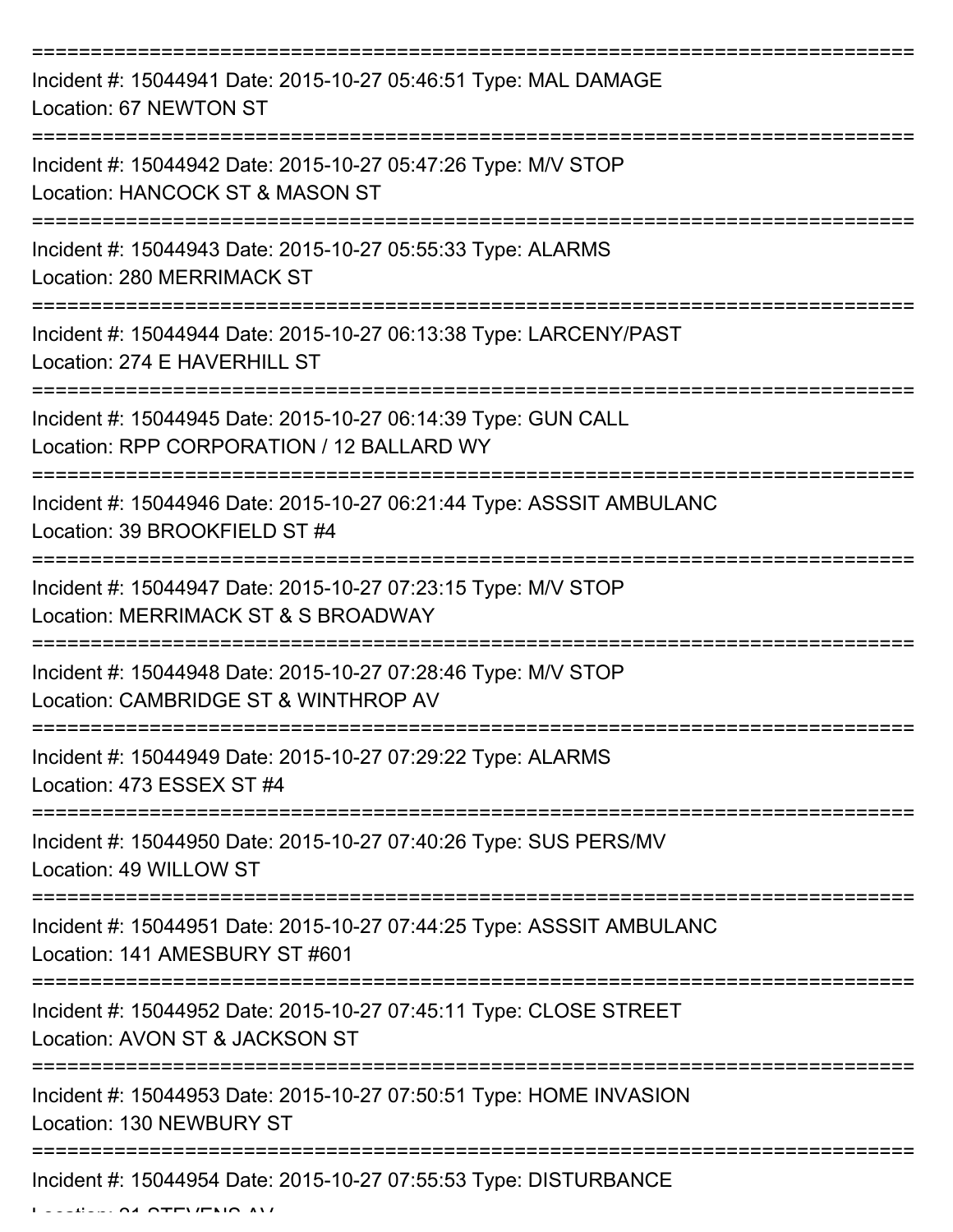| Incident #: 15044955 Date: 2015-10-27 08:25:35 Type: STOL/MV/PAS<br>Location: 37 WARWICK ST                  |
|--------------------------------------------------------------------------------------------------------------|
| Incident #: 15044956 Date: 2015-10-27 08:35:02 Type: M/V STOP<br>Location: ISLAND ST & UNION ST              |
| Incident #: 15044957 Date: 2015-10-27 08:54:13 Type: B&E/MV/PAST<br>Location: 67 NEWTON ST                   |
| Incident #: 15044959 Date: 2015-10-27 08:59:20 Type: SUS PERS/MV<br>Location: BROADWAY & PARK ST             |
| Incident #: 15044958 Date: 2015-10-27 08:59:27 Type: ALARMS<br>Location: 37 FOREST ST FL 1                   |
| Incident #: 15044961 Date: 2015-10-27 09:06:02 Type: LARCENY/PAST<br>Location: FREEDOM TIRE / 160 S BROADWAY |
| Incident #: 15044960 Date: 2015-10-27 09:07:45 Type: SUICIDE ATTEMPT<br>Location: 5 SUTCLIFFE CT FL 1        |
| Incident #: 15044962 Date: 2015-10-27 09:11:26 Type: AUTO ACC/PI<br>Location: 415 HAVERHILL ST               |
| Incident #: 15044963 Date: 2015-10-27 09:26:53 Type: LARCENY/PAST<br>Location: 104 OLIVE AV FL 1             |
| Incident #: 15044964 Date: 2015-10-27 09:38:10 Type: M/V STOP<br>Location: BROADWAY & ESSEX ST               |
| Incident #: 15044965 Date: 2015-10-27 09:42:52 Type: PARK & WALK<br>Location: BRADFORD ST & BROADWAY         |
| Incident #: 15044966 Date: 2015-10-27 09:55:45 Type: STOL/MV/PAS<br>Location: 184 BAILEY ST                  |
| Incident #: 15044969 Date: 2015-10-27 10:11:24 Type: STOL/MV/PAS<br>Location: 5 MCFARLIN CT                  |
| Incident #: 15044967 Date: 2015-10-27 10:11:34 Type: DOMESTIC/PROG                                           |

Location: 127 ADI INCTON ST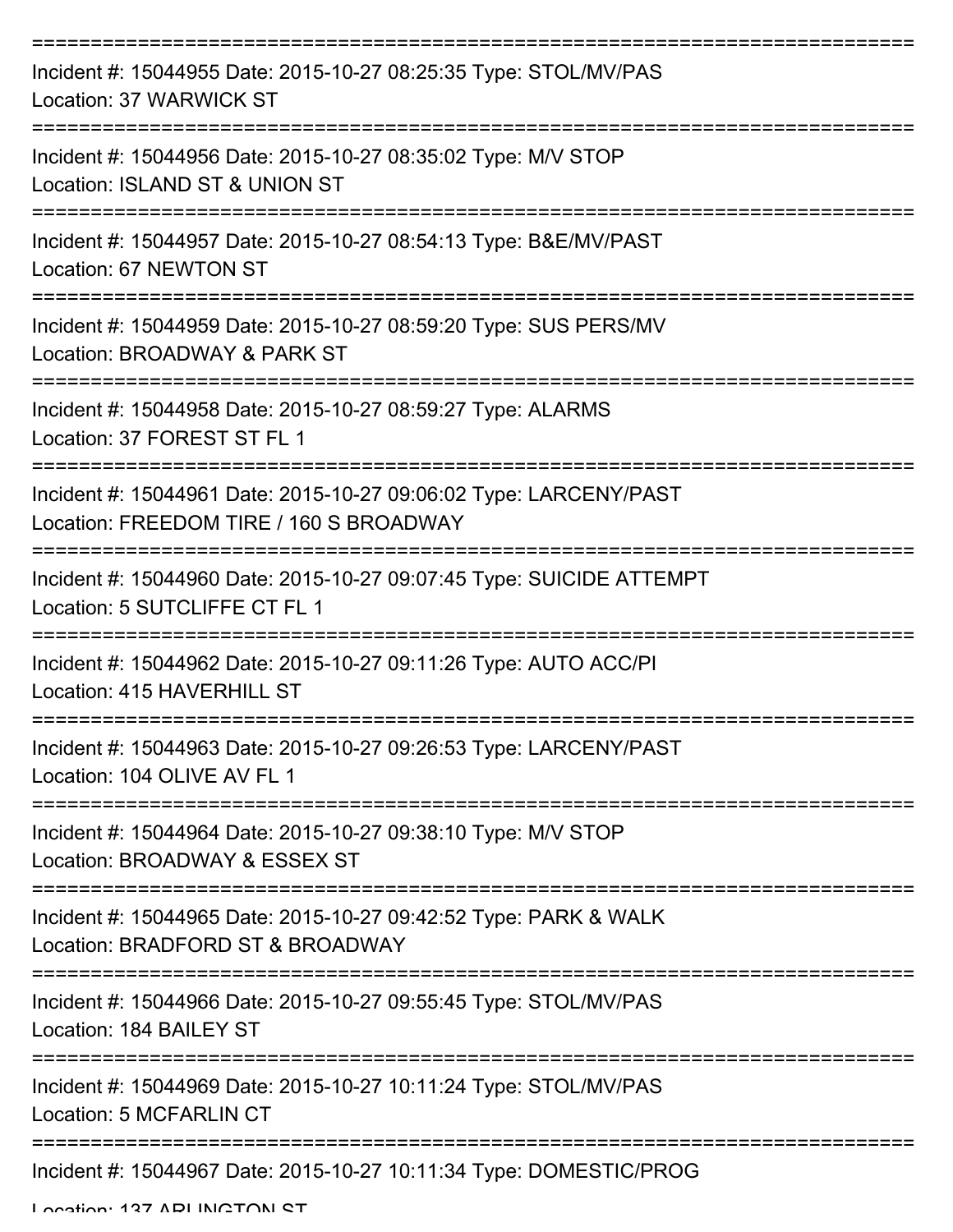| Incident #: 15044968 Date: 2015-10-27 10:11:59 Type: DISTURBANCE<br>Location: 350 ESSEX ST                         |
|--------------------------------------------------------------------------------------------------------------------|
| Incident #: 15044970 Date: 2015-10-27 10:27:03 Type: TOW OF M/V<br>Location: ARLINGTON ST & CENTRE ST              |
| Incident #: 15044971 Date: 2015-10-27 10:32:42 Type: PARK & WALK<br>Location: BRADFORD ST & BROADWAY               |
| Incident #: 15044972 Date: 2015-10-27 10:36:25 Type: M/V STOP<br>Location: CAMBRIDGE ST & S UNION ST               |
| Incident #: 15044973 Date: 2015-10-27 10:37:47 Type: INVESTIGATION<br>Location: 80 BODWELL ST                      |
| Incident #: 15044974 Date: 2015-10-27 10:38:27 Type: 209A/SERVE<br>Location: 72 TREMONT ST                         |
| Incident #: 15044976 Date: 2015-10-27 10:42:48 Type: CK WELL BEING<br>Location: WINTHROP AV                        |
| Incident #: 15044975 Date: 2015-10-27 10:44:54 Type: M/V STOP<br>Location: BOXFORD ST & S UNION ST                 |
| Incident #: 15044977 Date: 2015-10-27 10:46:57 Type: RECOV/STOL/MV<br>Location: 84 WILLOW ST                       |
| :==================<br>Incident #: 15044978 Date: 2015-10-27 10:48:17 Type: AUTO ACC/NO PI<br>Location: 2 ACTON ST |
| Incident #: 15044979 Date: 2015-10-27 10:55:25 Type: TOW OF M/V<br>Location: 100 WILLOW ST                         |
| Incident #: 15044980 Date: 2015-10-27 11:02:45 Type: M/V STOP<br>Location: MARKET ST & PARKER ST                   |
| Incident #: 15044982 Date: 2015-10-27 11:09:00 Type: STOL/MV/PAS<br>Location: 11 TOYE AV                           |
| Incident #: 15044981 Date: 2015-10-27 11:09:15 Type: M/V STOP<br>Location: CAMBRIDGE ST & WINTHROP AV              |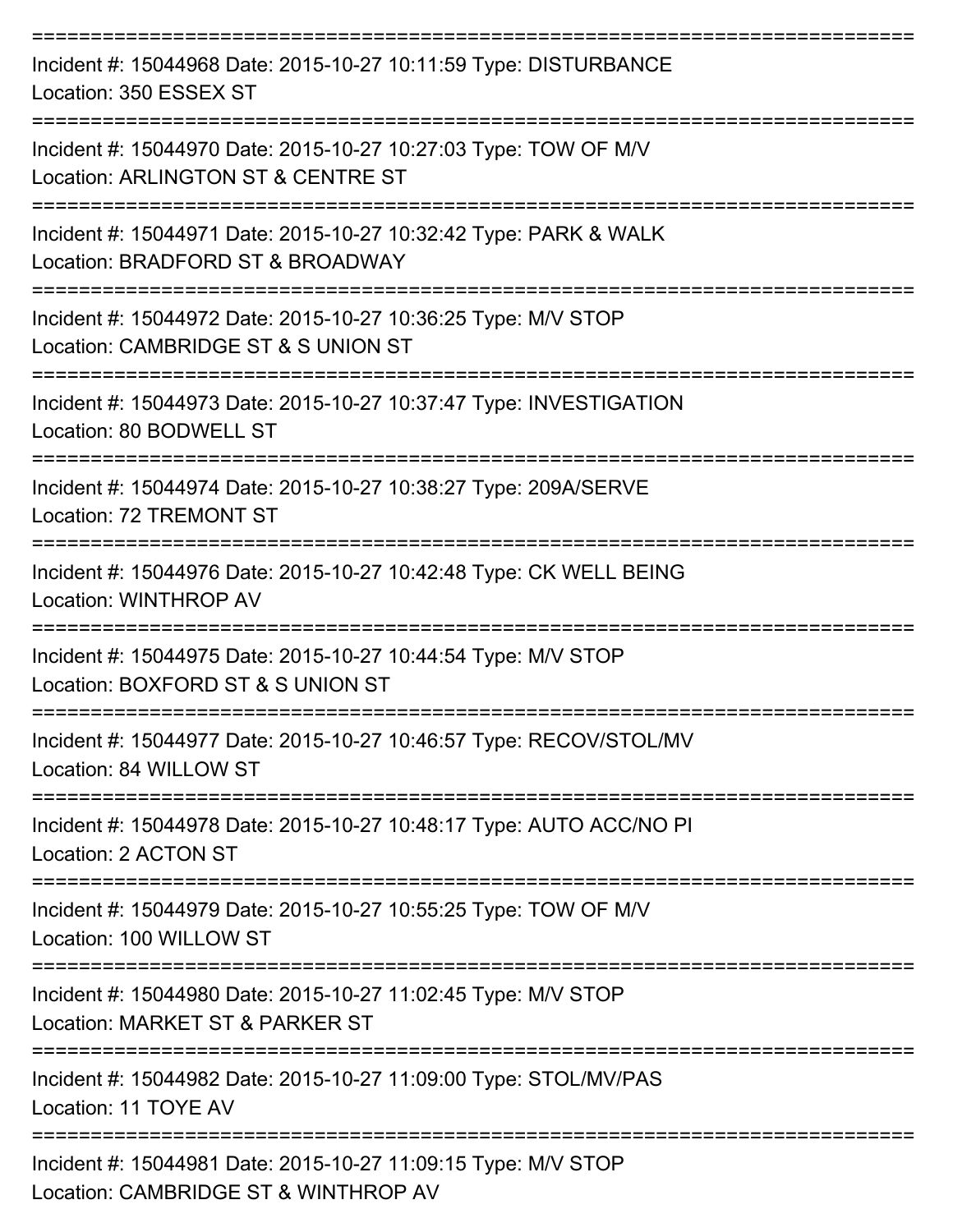| Incident #: 15044983 Date: 2015-10-27 11:11:12 Type: SUS PERS/MV<br>Location: 75 WATER ST                                          |  |
|------------------------------------------------------------------------------------------------------------------------------------|--|
| Incident #: 15044984 Date: 2015-10-27 11:15:52 Type: TRESPASSING<br>Location: GO 1 DOLLAR / 73 WINTHROP AV                         |  |
| Incident #: 15044985 Date: 2015-10-27 11:25:03 Type: M/V STOP<br><b>Location: JASPER ST</b><br>================================    |  |
| Incident #: 15044986 Date: 2015-10-27 11:26:54 Type: M/V STOP<br>Location: CARLETON ST & EVERETT ST                                |  |
| Incident #: 15044987 Date: 2015-10-27 11:28:41 Type: M/V STOP<br>Location: BROADWAY & CANAL ST                                     |  |
| ============================<br>Incident #: 15044988 Date: 2015-10-27 11:35:06 Type: TOW OF M/V<br>Location: 668YJ8 / 61 TENNEY ST |  |
| Incident #: 15044989 Date: 2015-10-27 11:35:46 Type: PARK & WALK<br>Location: BRADFORD ST & BROADWAY                               |  |
| Incident #: 15044990 Date: 2015-10-27 11:49:59 Type: DRUG VIO<br>Location: AMES ST & YALE ST                                       |  |
| Incident #: 15044991 Date: 2015-10-27 11:50:43 Type: MAN DOWN<br>Location: 159 NEWBURY ST                                          |  |
| Incident #: 15044992 Date: 2015-10-27 11:53:41 Type: UNWANTEDGUEST<br>Location: 12 SHAWSHEEN CT                                    |  |
| Incident #: 15044993 Date: 2015-10-27 12:10:24 Type: ROBBERY ARMED<br>Location: AUBURN ST & HAMPSHIRE ST                           |  |
| Incident #: 15044994 Date: 2015-10-27 12:37:31 Type: PARK & WALK<br>Location: BRADFORD ST & BROADWAY                               |  |
| Incident #: 15044995 Date: 2015-10-27 12:43:08 Type: M/V STOP<br>Location: 280 MERRIMACK ST                                        |  |
| Incident #: 15044996 Date: 2015-10-27 12:53:09 Type: M/V STOP<br>Location: COMMON ST & HAMPSHIRE ST                                |  |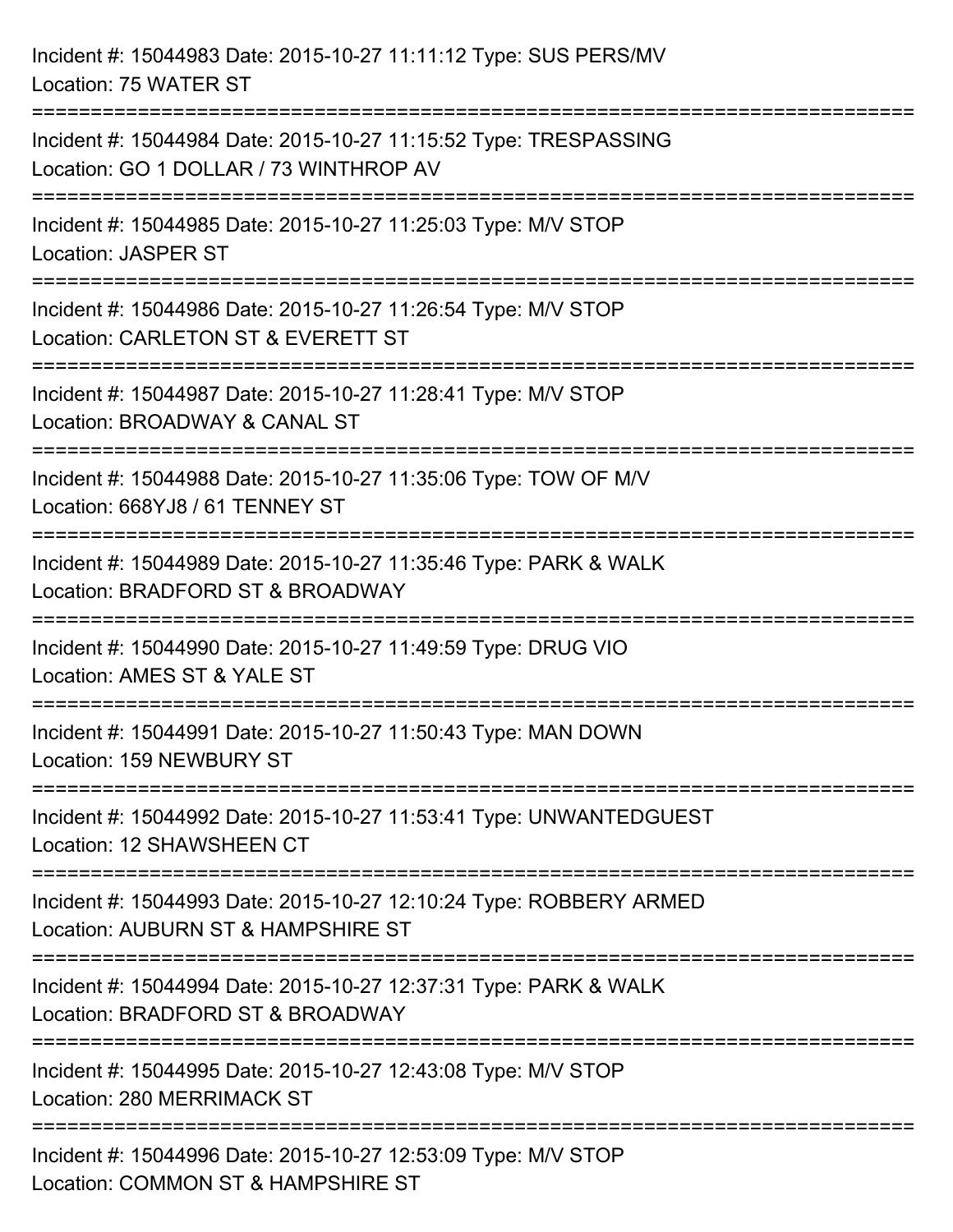| Incident #: 15044997 Date: 2015-10-27 12:56:15 Type: HIT & RUN M/V<br>Location: 50 S BROADWAY                             |
|---------------------------------------------------------------------------------------------------------------------------|
| Incident #: 15044998 Date: 2015-10-27 13:11:04 Type: M/V STOP<br>Location: 500 MERRIMACK ST                               |
| Incident #: 15044999 Date: 2015-10-27 13:17:55 Type: AUTO ACC/NO PI<br>Location: 221 PROSPECT ST                          |
| Incident #: 15045000 Date: 2015-10-27 13:36:05 Type: RECOV/STOL/MV<br>Location: 610 S UNION ST                            |
| Incident #: 15045001 Date: 2015-10-27 13:48:36 Type: M/V STOP<br>Location: FARNHAM ST & S UNION ST<br>=================== |
| Incident #: 15045002 Date: 2015-10-27 14:00:21 Type: DOMESTIC/PAST<br>Location: LAWRENCE HIGH SCHOOL / 70 N PARISH RD     |
| Incident #: 15045003 Date: 2015-10-27 14:05:29 Type: GENERAL SERV<br>Location: 33 HAMLET ST<br>=======================    |
| Incident #: 15045004 Date: 2015-10-27 14:36:54 Type: CK WELL BEING<br>Location: FARNHAM ST & S UNION                      |
| Incident #: 15045005 Date: 2015-10-27 14:54:05 Type: HIT & RUN M/V<br>Location: 630 ANDOVER ST<br>================        |
| Incident #: 15045006 Date: 2015-10-27 15:12:57 Type: WOMAN DOWN<br>Location: CITY HALL / 200 COMMON ST                    |
| Incident #: 15045007 Date: 2015-10-27 15:16:32 Type: RECOV/STOL/MV<br>Location: 36 MARBLE AV                              |
| Incident #: 15045008 Date: 2015-10-27 15:40:45 Type: TRESPASSING<br>Location: 288 HOWARD ST                               |
| Incident #: 15045009 Date: 2015-10-27 15:58:27 Type: DISTURBANCE<br>Location: ANDOVER ST & OSGOOD ST                      |
| Incident #: 15045010 Date: 2015-10-27 16:13:56 Type: CK WELL BEING<br>Location: 18 BYRON AV                               |

===========================================================================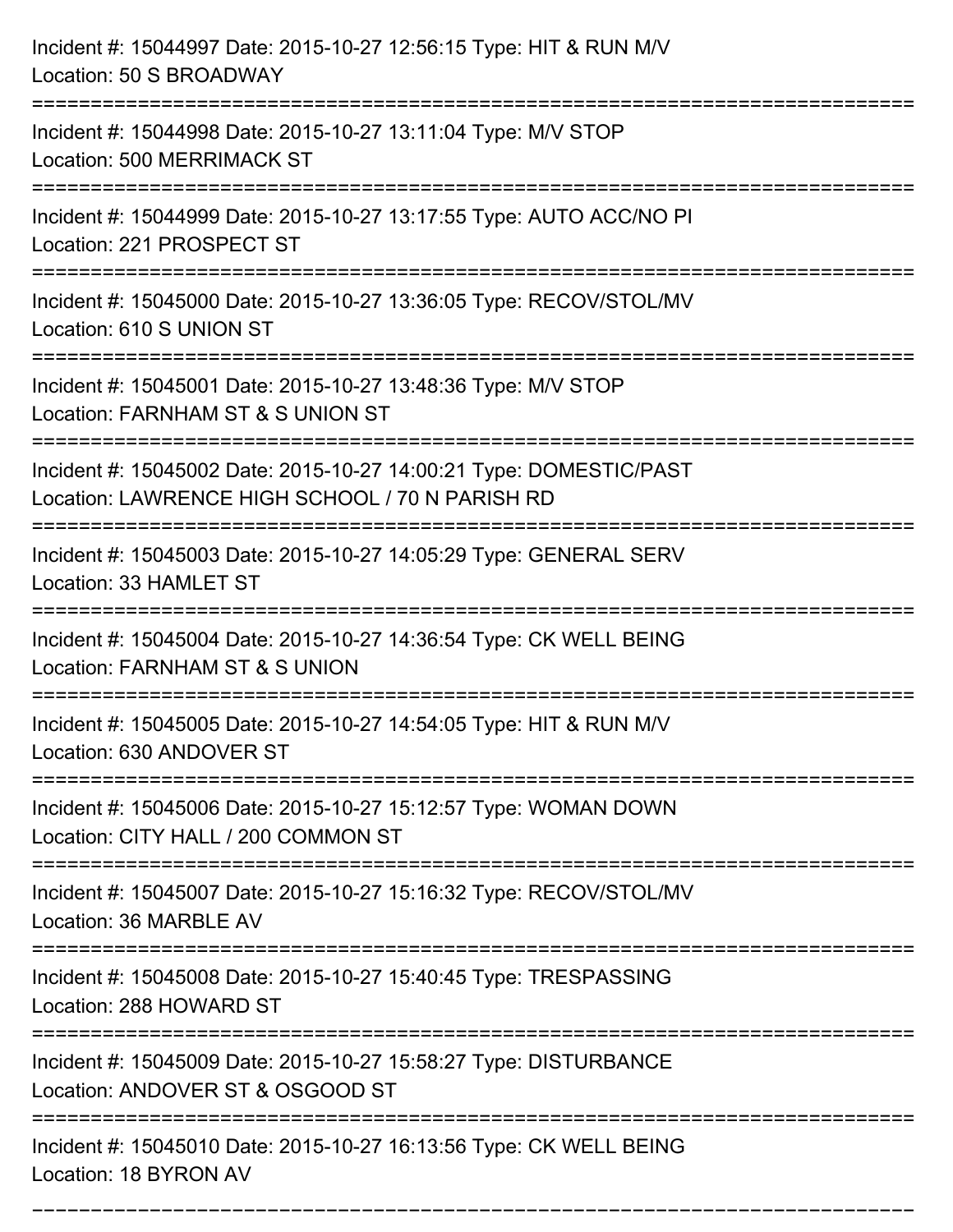| Incident #: 15045011 Date: 2015-10-27 16:15:21 Type: DISTURBANCE<br>Location: 225 ESSEX ST<br>====================== |
|----------------------------------------------------------------------------------------------------------------------|
| Incident #: 15045012 Date: 2015-10-27 16:24:55 Type: AUTO ACC/NO PI<br>Location: 48 TENNEY ST                        |
| Incident #: 15045013 Date: 2015-10-27 16:31:25 Type: THREATS<br>Location: 34 BEACON AV                               |
| Incident #: 15045015 Date: 2015-10-27 16:48:18 Type: FRAUD<br>Location: 22 BELMONT ST                                |
| Incident #: 15045014 Date: 2015-10-27 16:48:19 Type: CK WELL BEING<br>Location: 280 MERRIMACK ST FL 2                |
| Incident #: 15045016 Date: 2015-10-27 16:55:54 Type: SHOPLIFTING<br>Location: 73 WINTHROP AV                         |
| Incident #: 15045017 Date: 2015-10-27 16:58:07 Type: SUS PERS/MV<br><b>Location: BOWDOIN ST</b>                      |
| Incident #: 15045018 Date: 2015-10-27 17:03:07 Type: DRUG OVERDOSE<br>Location: 84 EASTON ST                         |
| Incident #: 15045019 Date: 2015-10-27 17:14:34 Type: AUTO ACC/NO PI<br>Location: 250 CANAL ST                        |
| Incident #: 15045020 Date: 2015-10-27 17:18:17 Type: FIGHT<br>Location: 259 S BROADWAY                               |
| Incident #: 15045022 Date: 2015-10-27 17:19:26 Type: LIC PLATE STO<br>Location: CAMBRIDGE ST & S UNION ST            |
| Incident #: 15045021 Date: 2015-10-27 17:19:26 Type: DISTURBANCE<br>Location: 10 ROWE ST                             |
| Incident #: 15045024 Date: 2015-10-27 17:33:36 Type: MAL DAMAGE<br>Location: 160 WINTHROP AV                         |
| Incident #: 15045023 Date: 2015-10-27 17:34:09 Type: STOL/MV/PR<br>Location: BAILEY ST & PARKER ST                   |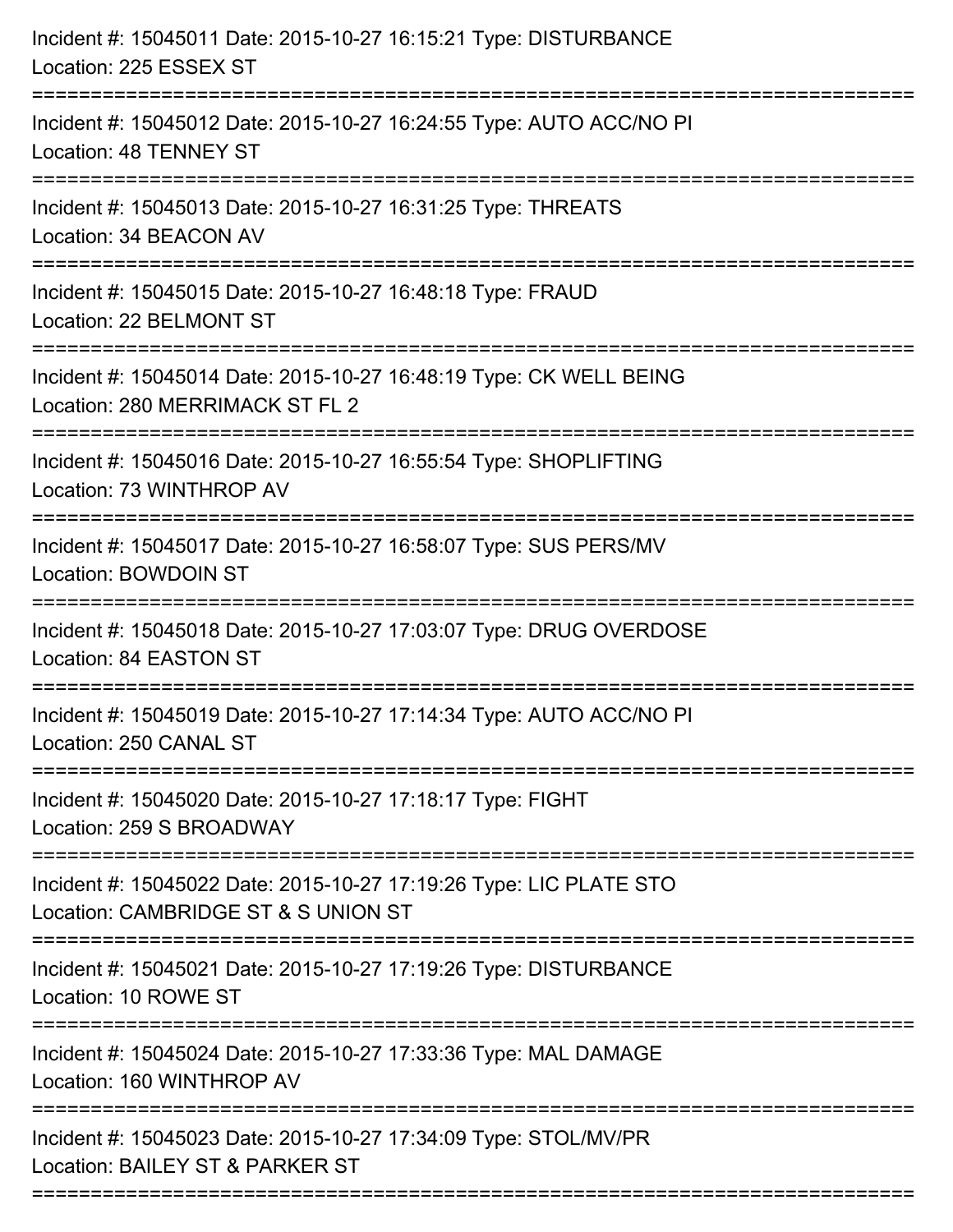Location: 255 ESSEX ST

| Incident #: 15045026 Date: 2015-10-27 17:52:13 Type: THREATS<br>Location: 34 BEACON AV                           |
|------------------------------------------------------------------------------------------------------------------|
| Incident #: 15045027 Date: 2015-10-27 17:58:02 Type: DRUG VIO<br>Location: MARY IMMACULATE / 191 MAPLE ST        |
| Incident #: 15045028 Date: 2015-10-27 18:05:27 Type: DISORDERLY<br>Location: LAWRENCE ST & SARATOGA ST           |
| Incident #: 15045029 Date: 2015-10-27 18:08:40 Type: HIT & RUN M/V<br>Location: LAWRENCE ST & PARK ST            |
| Incident #: 15045030 Date: 2015-10-27 18:10:03 Type: M/V STOP<br>Location: HAFFNER'S GAS STATION / 69 PARKER ST  |
| Incident #: 15045031 Date: 2015-10-27 18:17:48 Type: RECOV/STOL/MV<br>Location: 25 MILTON ST                     |
| Incident #: 15045033 Date: 2015-10-27 18:25:01 Type: M/V STOP<br><b>Location: COMMON &amp; JACKSON</b>           |
| Incident #: 15045032 Date: 2015-10-27 18:25:33 Type: MEDIC SUPPORT<br>Location: 305 HAMPSHIRE ST #B              |
| Incident #: 15045034 Date: 2015-10-27 18:30:40 Type: DISTURBANCE<br>Location: 570 S UNION ST                     |
| Incident #: 15045035 Date: 2015-10-27 18:33:55 Type: MV/BLOCKING<br>Location: SUPER LIQUORS / 35 S BROADWAY      |
| Incident #: 15045036 Date: 2015-10-27 18:34:13 Type: ALARM/BURG<br>Location: LAS PALMAS RESTURANT / 445 ESSEX ST |
| Incident #: 15045037 Date: 2015-10-27 18:34:58 Type: FIGHT<br>Location: 570 S UNION ST                           |
| Incident #: 15045038 Date: 2015-10-27 18:35:13 Type: UNKNOWN PROB<br>Location: 13 SHORT ST                       |
|                                                                                                                  |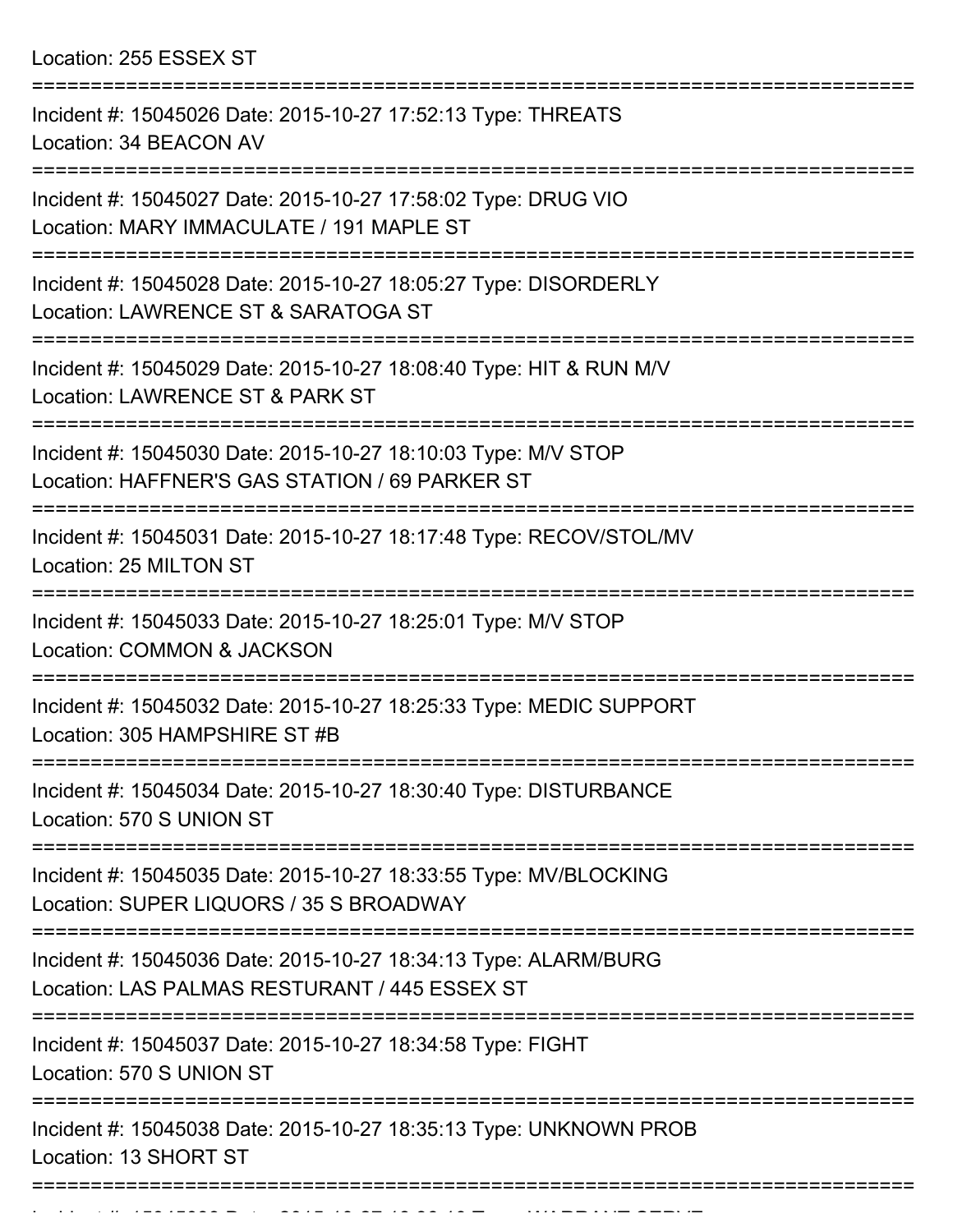| Location: LAWRENCE GENERAL HOSPITAL / 1 GENERAL ST                                                                                                        |
|-----------------------------------------------------------------------------------------------------------------------------------------------------------|
| Incident #: 15045040 Date: 2015-10-27 18:46:18 Type: 209A/VIOLATION<br>Location: 54 NEWBURY ST FL 3                                                       |
| Incident #: 15045041 Date: 2015-10-27 18:50:29 Type: MISSING PERS<br>Location: PARTHUM SCHOOL / 255 E HAVERHILL ST                                        |
| Incident #: 15045043 Date: 2015-10-27 18:57:22 Type: MEDIC SUPPORT<br>Location: 32 LAWRENCE ST #35 FL 3                                                   |
| Incident #: 15045042 Date: 2015-10-27 18:57:34 Type: B&E/PAST<br>Location: 167 FERRY ST #1 FL 1                                                           |
| Incident #: 15045044 Date: 2015-10-27 19:08:45 Type: MEDIC SUPPORT<br>Location: PSYCHOLOGICAL CENTER / 582 HAVERHILL ST<br>============================== |
| Incident #: 15045045 Date: 2015-10-27 19:15:05 Type: LARCENY/PAST<br>Location: AMESBURY ST & COMMON ST                                                    |
| Incident #: 15045046 Date: 2015-10-27 19:20:56 Type: MV/BLOCKING<br>Location: 74 UNION ST                                                                 |
| Incident #: 15045047 Date: 2015-10-27 19:26:21 Type: MEDIC SUPPORT<br>Location: LIL CESARS / 160 WINTHROP AV                                              |
| Incident #: 15045048 Date: 2015-10-27 19:26:48 Type: ALARM/BURG<br>Location: COMMUNITY DAY CHARTER SCHOOL / 73 PROSPECT ST                                |
| Incident #: 15045049 Date: 2015-10-27 19:31:45 Type: TRESPASSING<br>Location: 197 PROSPECT ST                                                             |
| Incident #: 15045050 Date: 2015-10-27 19:49:07 Type: MV/BLOCKING<br>Location: ALDER ST & RHINE ST                                                         |
| Incident #: 15045051 Date: 2015-10-27 20:05:52 Type: MEDIC SUPPORT<br>Location: 188 ARLINGTON ST FL 1                                                     |
| Incident #: 15045052 Date: 2015-10-27 20:40:08 Type: ALARM/BURG<br>Location: CITY HALL / 200 COMMON ST                                                    |
|                                                                                                                                                           |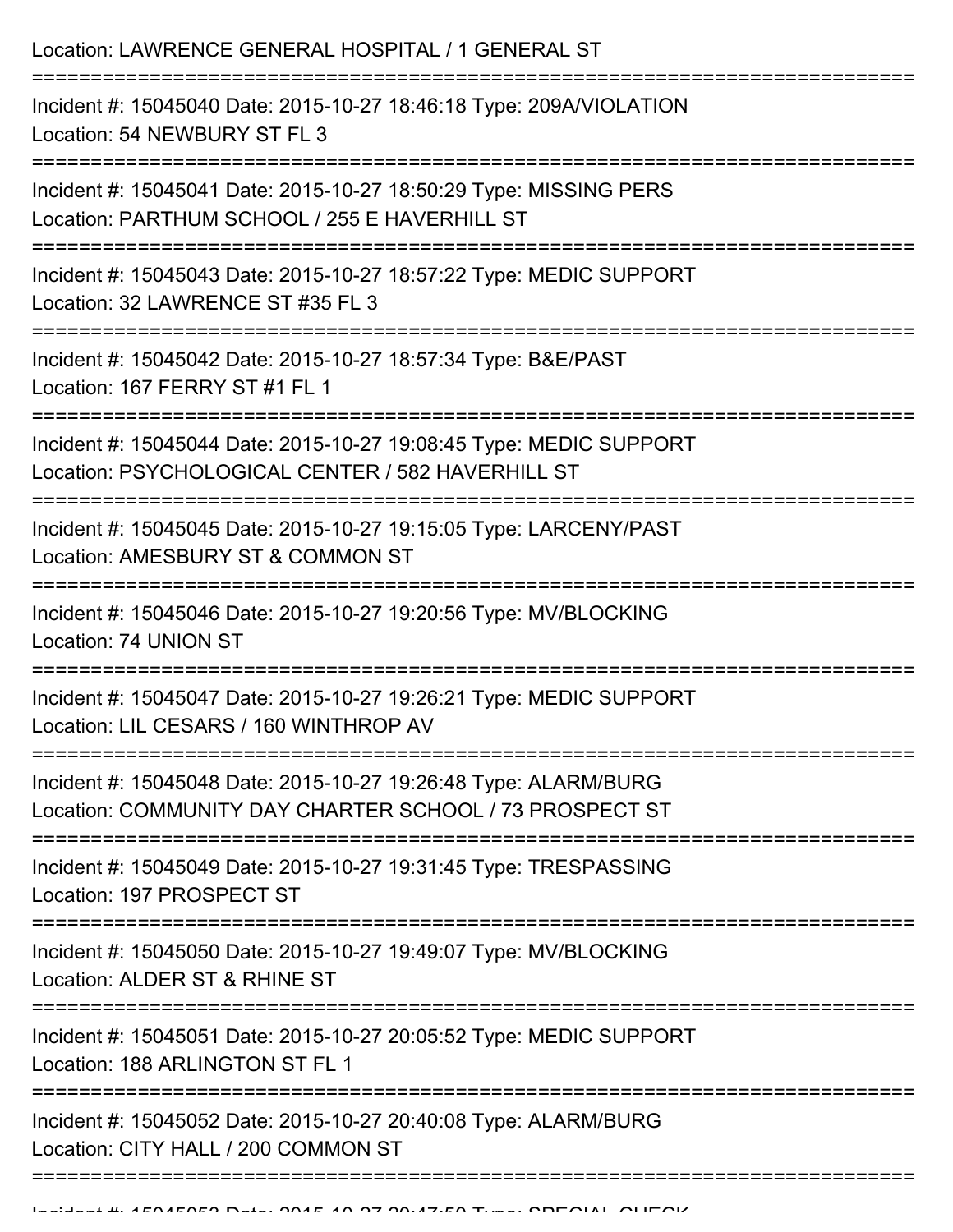| Location: 130 NEWBURY ST #1 FL 1                                                                                                                |
|-------------------------------------------------------------------------------------------------------------------------------------------------|
| Incident #: 15045054 Date: 2015-10-27 20:51:20 Type: SPECIAL CHECK<br><b>Location: JUNIPER ST</b><br>=======================                    |
| Incident #: 15045055 Date: 2015-10-27 21:04:07 Type: DISTURBANCE<br>Location: 22 EXETER ST                                                      |
| Incident #: 15045056 Date: 2015-10-27 21:06:49 Type: ALARM/BURG<br>Location: ESPERANZA ACADEMY / 198 GARDEN ST                                  |
| =================================<br>Incident #: 15045057 Date: 2015-10-27 21:16:26 Type: M/V STOP<br>Location: 370 AMES ST                     |
| Incident #: 15045058 Date: 2015-10-27 21:18:46 Type: M/V STOP<br>Location: 370 AMES ST                                                          |
| Incident #: 15045059 Date: 2015-10-27 21:32:17 Type: MEDIC SUPPORT<br>Location: 27 BROOK ST #1 FL 1                                             |
| Incident #: 15045060 Date: 2015-10-27 21:42:22 Type: DRUG VIO<br>Location: 542 ANDOVER ST                                                       |
| ----------------------------------<br>Incident #: 15045061 Date: 2015-10-27 21:58:12 Type: AUTO ACC/NO PI<br>Location: E HAVERHILL ST & HIGH ST |
| ===================================<br>Incident #: 15045062 Date: 2015-10-27 22:03:46 Type: MAL DAMAGE<br>Location: 73 BOXFORD ST #1 FL 1       |
| Incident #: 15045063 Date: 2015-10-27 22:53:13 Type: M/V STOP<br>Location: 370 AMES ST                                                          |
| Incident #: 15045064 Date: 2015-10-27 22:55:33 Type: SUS PERS/MV<br>Location: 419 HAMPSHIRE ST                                                  |
| Incident #: 15045065 Date: 2015-10-27 23:04:16 Type: NOISE ORD<br>Location: AMESBURY ST & COMMON ST                                             |
| Incident #: 15045066 Date: 2015-10-27 23:20:26 Type: DISTURBANCE<br>Location: 8 DIAMOND ST #21 FL 3                                             |
| Incident #: 15045067 Date: 2015-10-27 23:22:59 Type: M/V STOP                                                                                   |